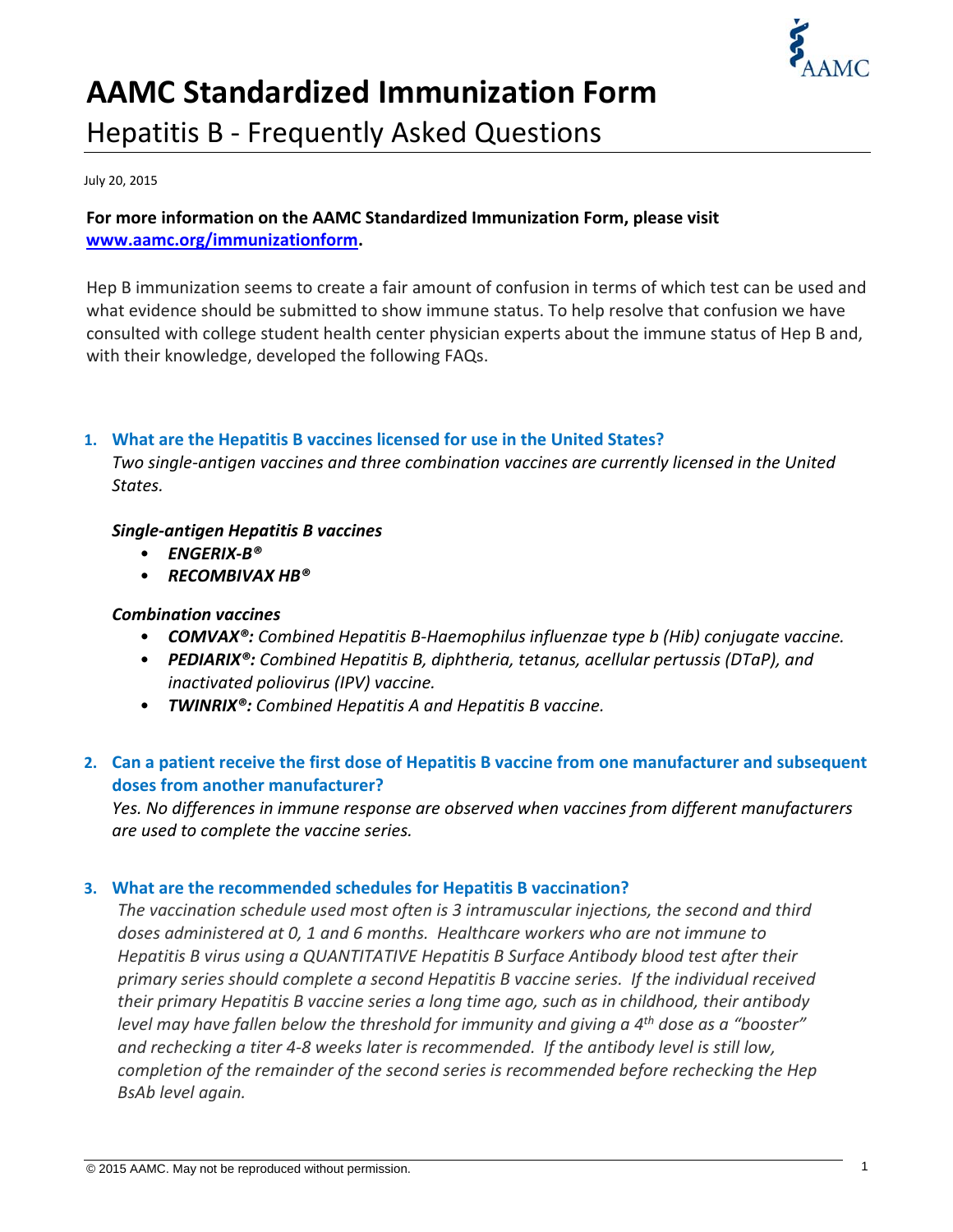

# **AAMC Standardized Immunization Form** Hepatitis B ‐ Frequently Asked Questions

## 4. If there is an interruption between doses of Hepatitis B vaccine, does the vaccine series need to **be restarted?**

*No, the series does not need to be restarted. The patient should simply resume the vaccination schedule where they left off previously.* 

#### **5. Can Hepatitis B vaccine be given during pregnancy or lactation?**

*Yes. Hepatitis B vaccine contains no live virus, so neither pregnancy nor lactation should be considered a contraindication to vaccination of women.* 

#### **6. Can Hepatitis B vaccine be given to immunocompromised persons, such as persons on hemodialysis or persons with HIV infection?**

*Yes, although a larger vaccine dose is required to induce protective antibody in hemodialysis patients. Larger doses or additional doses might also be necessary for other immunocompromised persons. Serologic testing of hemodialysis patients and other immunocompromised persons is recommended 1–2 months after administration of the final dose of the primary vaccine series to determine the need for revaccination.*

#### **7. How long does protection from Hepatitis B vaccine last?**

*Studies indicate that immunologic memory remains intact for at least 20 years among healthy vaccinated individuals who initiated Hepatitis B vaccination >6 months of age. The vaccine confers long‐term protection against clinical illness and chronic Hepatitis B virus infection. Cellular immunity appears to persist even though antibody levels might become low or decline below detectable levels, therefore, it is not recommended to recheck Hepatitis B surface antibody levels once they are detectable.* 

## **8. Who should receive post‐vaccination testing?**

*Testing for immunity is advised only for persons whose subsequent clinical management depends on knowledge of their immune status for all health care workers and public safety workers including students at high risk for continued percutaneous or mucosal exposure to blood or body fluids.*

## **9. When should post‐vaccination testing be done?**

*Post‐vaccination testing for antibody to Hepatitis B surface antigen (anti‐HBs) should be performed 1–2 months after completion of the vaccine series. If testing is performed more than 2 months after the last dose of vaccine, any negative Anti‐HBs serologies are uninterpretable. In these situations, the individual should consult with your Health Service regarding boosting or completing a second hepatitis B vaccine series before rechecking the serologies.*